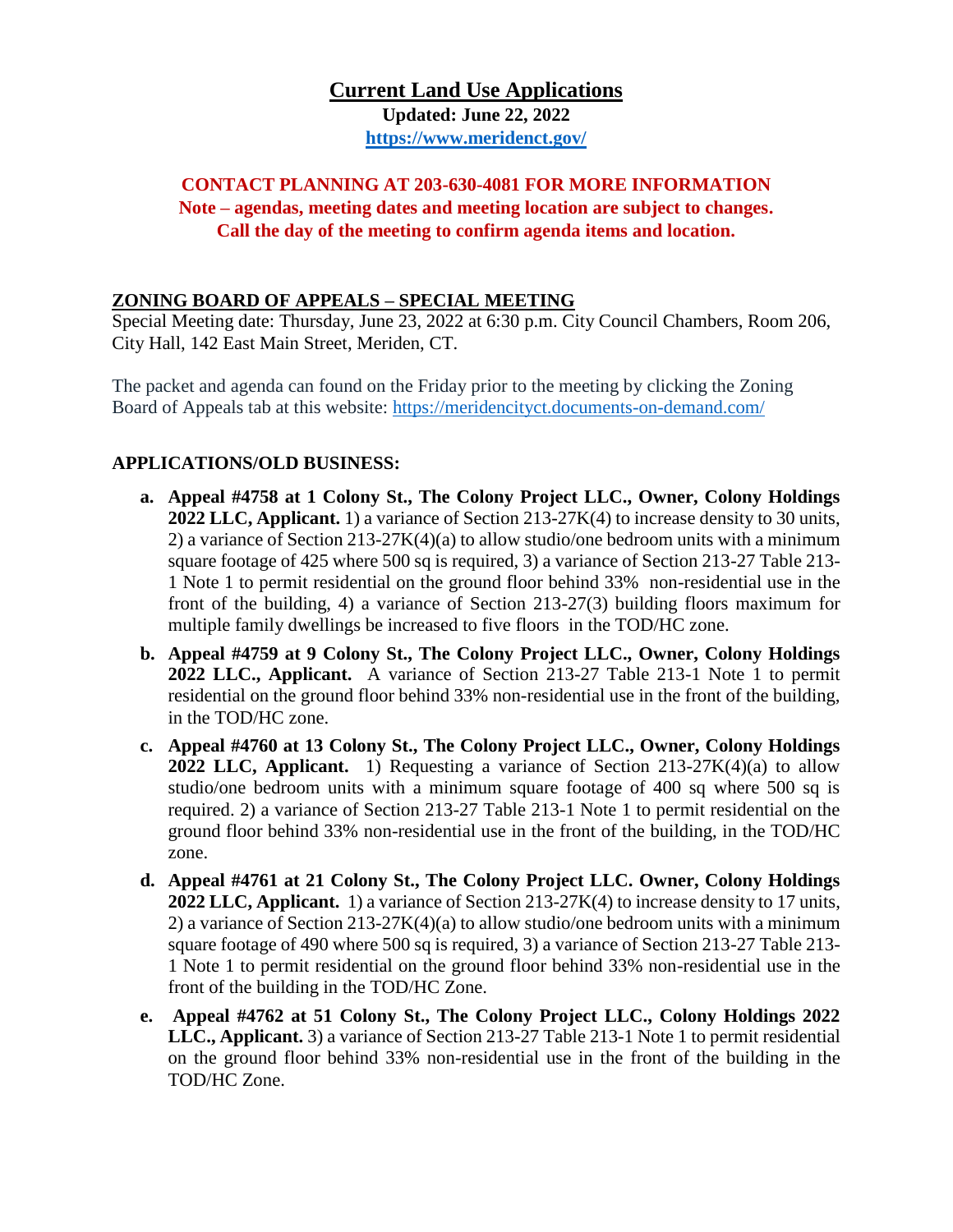## **ZONING BOARD OF APPEALS**

Meeting date: Tuesday, July 5, 2022 at 6:30 p.m. Engineering Conference Room, Room 28, City Hall, 142 East Main Street, Meriden, CT.

The packet and agenda can found on the Friday prior to the meeting by clicking the Zoning Board of Appeals tab at this website:<https://meridencityct.documents-on-demand.com/>

### **APPLICATIONS:**

- **a. Appeal #4763 at 163, 171, 177 Pratt St. and 103 Twiss St, 163 Pratt LLC, Owner/Applicant.** Requesting a variance per Sec. 213-27N(2) to increase density of residential dwelling units to 45 units where 25 is required and Sec. 213-27L(1) Table 213- 3 to reduce the ground floor height minimum to 9-10 ft. where 12 ft. is required for residential uses in the TOD-Park zone.
- **b. Appeal #4764 at 27, 35, 43, 51 & 57 So. Broad St., Batista LLC & 3B Realty LLC, Owners/Batista Companies, Applicant.** Requesting site plan approval per Sec. 213-72 and special exception per Sec. 213-25(2)(c) and Sec. 213-25(2)(g) for fast food restaurant with drive-through facility in the C-3 zone.
- **c. Appeal #4765 at 43 Jerome Ave., Debra McMaster, Owner/Applicant.** Requesting a variance per Sec. 213-18B(1) for an accessory apartment in the R-1 zone.

#### **INLAND WETLANDS & WATERCOURSE COMMISSION**

Meeting date: Wednesday, July 6, 2022 at 6:30 p.m. Engineering Conference Room, Room 28, City Hall, 142 East Main Street, Meriden, CT.

The packet and agenda can found on the Friday prior to the meeting by clicking the Inland Wetlands Watercourse tab at this website:<https://meridencityct.documents-on-demand.com/>

#### **OLD BUSINESS:**

- **a. Application of Mark Development, LLC at 850 Murdock Avenue/Northrup Road**application for new 130,016 sq. ft. executive office and warehouse/distribution building impacting 45,000 sq. ft. in the upland review area.
- **b. Application of Batista Companies, Inc. at 27, 35, 43, 51 & 57 South Broad Street –** application for a multi-use commercial development with associated site and utility improvements in the upland review area with no direct wetlands impact.

#### **NEW BUSINESS:**

**a. Application of DFC of Research 1201, LLC at 1051 Research Parkway –** for a new 45,000 sq. ft. warehouse facility and associated site and utility improvements impacting  $+/-$  600 sq. ft. of wetlands and 116,305 sq. ft. in the upland review area.